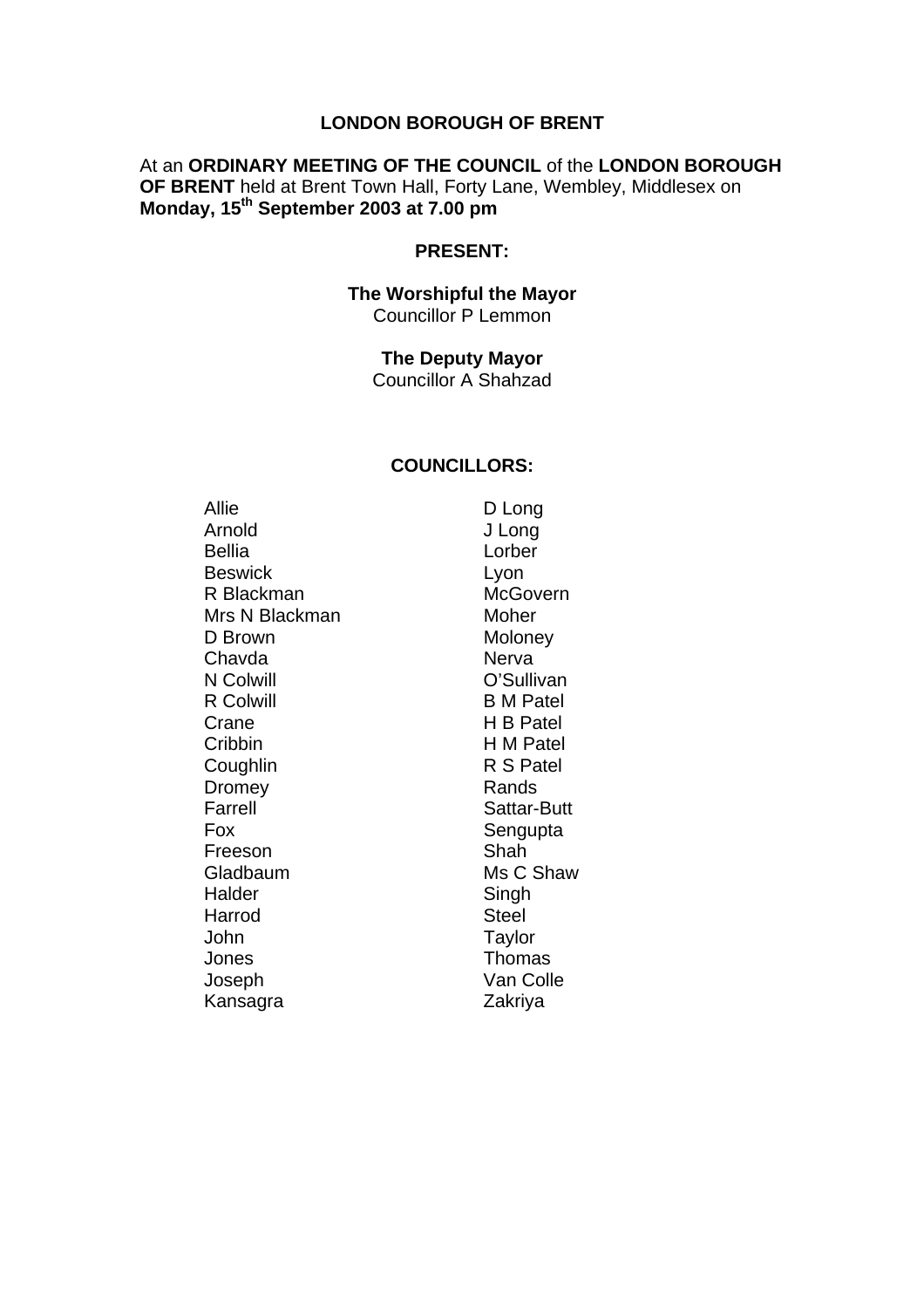# 1. **Apologies for Absence**

Apologies for absence were submitted on behalf of Councillors V Brown, Davies, Duffin, Fiegel, Mrs Fernandes, Gillani, Hughes, Kabir, Kagan, CJ Patel, Sayers, Thompson and Wharton.

## 2. **Minutes of Previous Meeting**

Councillor Rands informed the meeting that he had not received an answer to a question he had raised under standing order 39, which was noted. Councillor Allie stated that he felt that the minute of his contribution to the debate on the Best Value Performance Plan considered at the Ordinary meeting did not reflect the tone of his criticism.

### RESOLVED:-

- (i) that the minutes of the extraordinary meeting held on  $28<sup>th</sup>$  July 2003 be approved as a true and accurate record, subject to Councillor Sattar-Butt being shown as present;
- (ii) that the minutes of the ordinary meeting held on  $28<sup>th</sup>$  July 2003 be approved as a true and accurate record.

### 3. **Declarations of Interests**

Councillor Moher declared an interest as Chair of Governors of Wembley High School in regards to the Executive's item on education matters.

### 4. **Mayor's Announcements**

The Mayor reported on the double shooting that had happened in Kensal Green resulting in the death of a man and a young child. He gave notice that there would be a community vigil outside the house where the tragedy occurred between 6pm and 7pm on Tuesday  $16<sup>th</sup>$ September and that a police conference was being arranged.

The Mayor was pleased to inform members that Brent Housing Partnership had been awarded a 3 star rating with excellent prospects.

The Mayor referred to the excellent GCSE and 'A' level exam results within the Borough.

The Mayor reported on his attendance at the official launch of the Capital City Academy and referred to the new science and technology block at Wembley High School.

\_\_\_\_\_\_\_\_\_\_\_\_\_\_\_\_\_\_\_ Council Meeting – 15 Sept 2003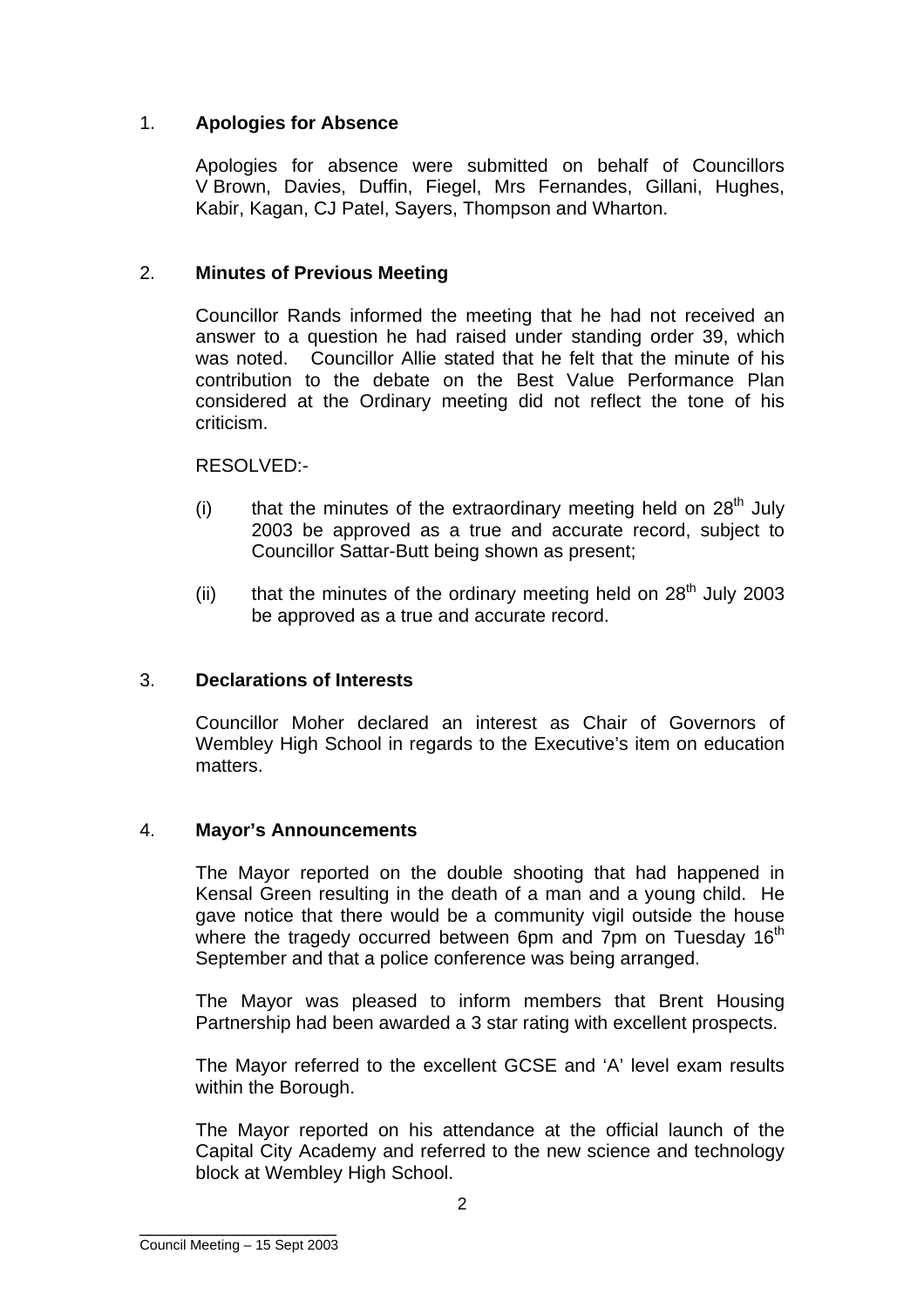Finally, the Mayor welcomed Val Jones, new Director of Human Resources and Diversity, to the meeting.

# 5. **Black And Minority Ethnic Service User Consultative Forum**

Members received a report requesting an amendment to the Council's Constitution in order to incorporate a new Service User Consultative Forum, the Brent Black and Minority Ethnic Service User Consultative Forum.

RESOLVED:-

- (i) that the establishment of the Black and Minority Ethnic Service User Consultative Forum as a Brent Service User Consultative Forum be agreed;
- (ii) that the terms of reference of the Brent Black and Minority Ethnic Service User Consultative Forum in Appendix 1 for inclusion in Article 10 of the Council's Constitution be agreed;
- (iii) that Councillor Izaharul Halder be appointed as Forum Chair.
- (iv) that an allowance be paid to the Forum Chair at the same rate as the allowance paid to the Chairs of the other Forums, namely £4,340 for a full year, and that the Council's Member's Allowances Scheme set out in the Constitution be amended accordingly;
- (v) that Councillor Kabir and a Conservative councillor to be notified, be the additional members on the Forum.

### 6. **Appointments to Committees/Appointments of Chairs/Vice Chairs**

At this meeting there were none.

### 7. **Items Selected by Non-Executive Members**

### (i) *Wembley Development*

Councillor Arnold introduced the item she had raised which referred to the dissatisfaction felt by Wembley residents over levels of street cleaning and asked what resources were available to support a safe, clean environment in Wembley. Councillor Arnold stressed that this was a matter of great importance to local people. She also asked what initiatives there were to ensure local access to new opportunities.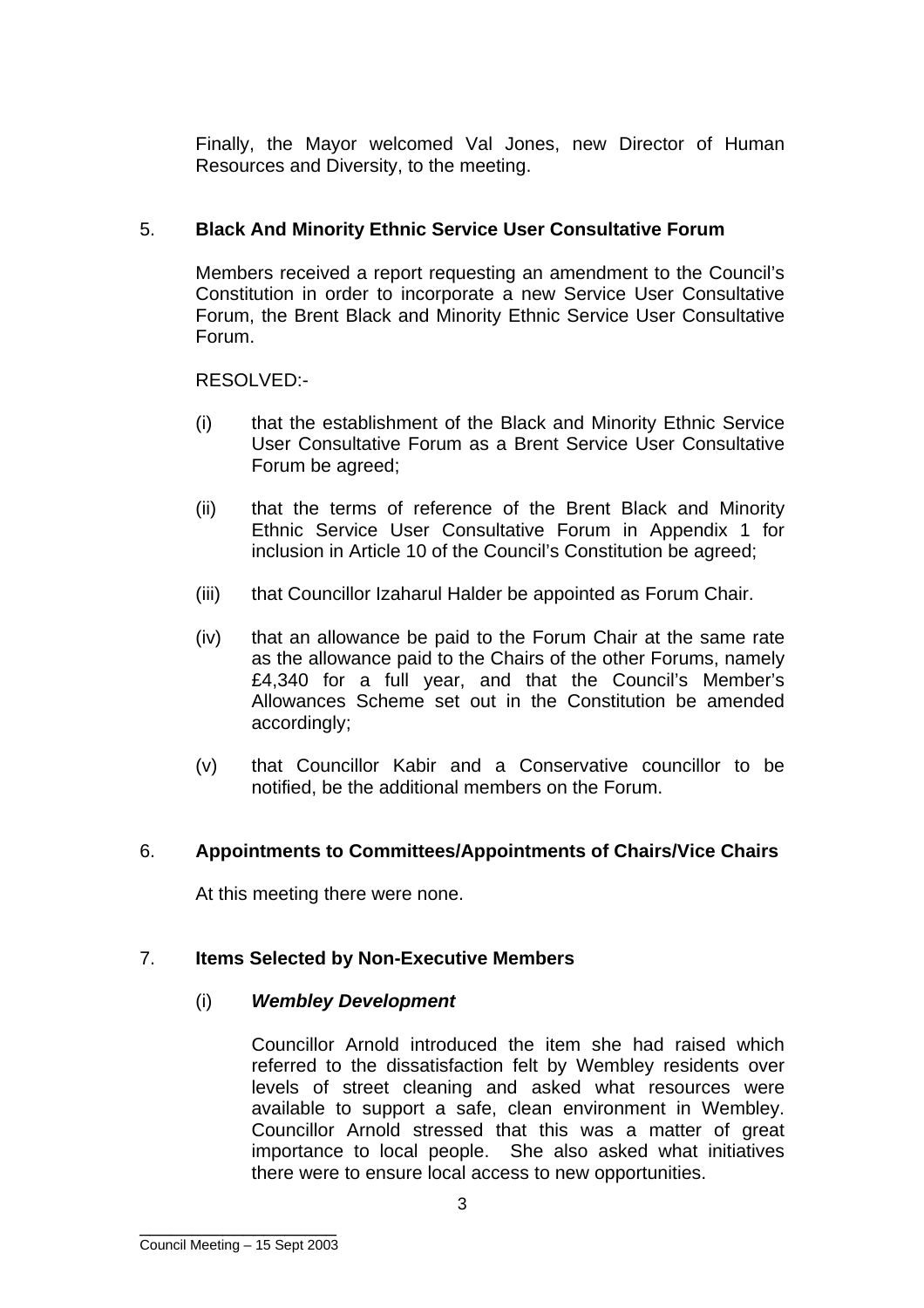Councillor Jones responded with reference to the Wembley Development Framework. She stated that this envisaged greater access by public transport with improvements to stations, sustainable developments and street planting along principal roads. Councillor Jones submitted that the level of street cleaning was of an average standard but acknowledged there were pockets of poor performance. However there were already plans to address these. A new contract specification for street cleaning and refuse collection was under consideration.

Councillor R Patel added that there were a number of key initiatives to ensure the concerns of local residents were addressed as a priority. This would include support and training for access to jobs, work on improving the stations, estate roads, bus and cycle routes and the development of cultural activities and public arts.

Councillor HB Patel felt there was a lack of support by the Council for whilst he supported the redevelopment of the stadium ancillary problems had not been addressed. He cited the parking issues and insufficient help to local businesses and residents.

Councillor Nerva supported the commitment to improving access by public transport and hoped to see the promotion of Ealing Road as a spin off to the redevelopment.

Councillor R Blackman stated that there were more qualified better-trained people in the area but that the redevelopment would only provide unskilled jobs in the service industry. The key issue was the attraction of long term professional jobs to the area.

RESOLVED:-

that the Executive be requested to consider further the issues raised by this item.

### (ii) *Air Pollution in Neasden*

Councillor Harrod referred to Neasden as suffering from a lack of fresh air caused by dust from the local recycling and car breaking works. In addition drains on the roads were constantly blocked and the heavy use of the North Circular Road caused intolerable nuisance. He felt that improved wheel washing/sprinkler systems for vehicles leaving the works sites were needed, the relevant UDP provisions needed to be enforced and targets for improvement adhered to.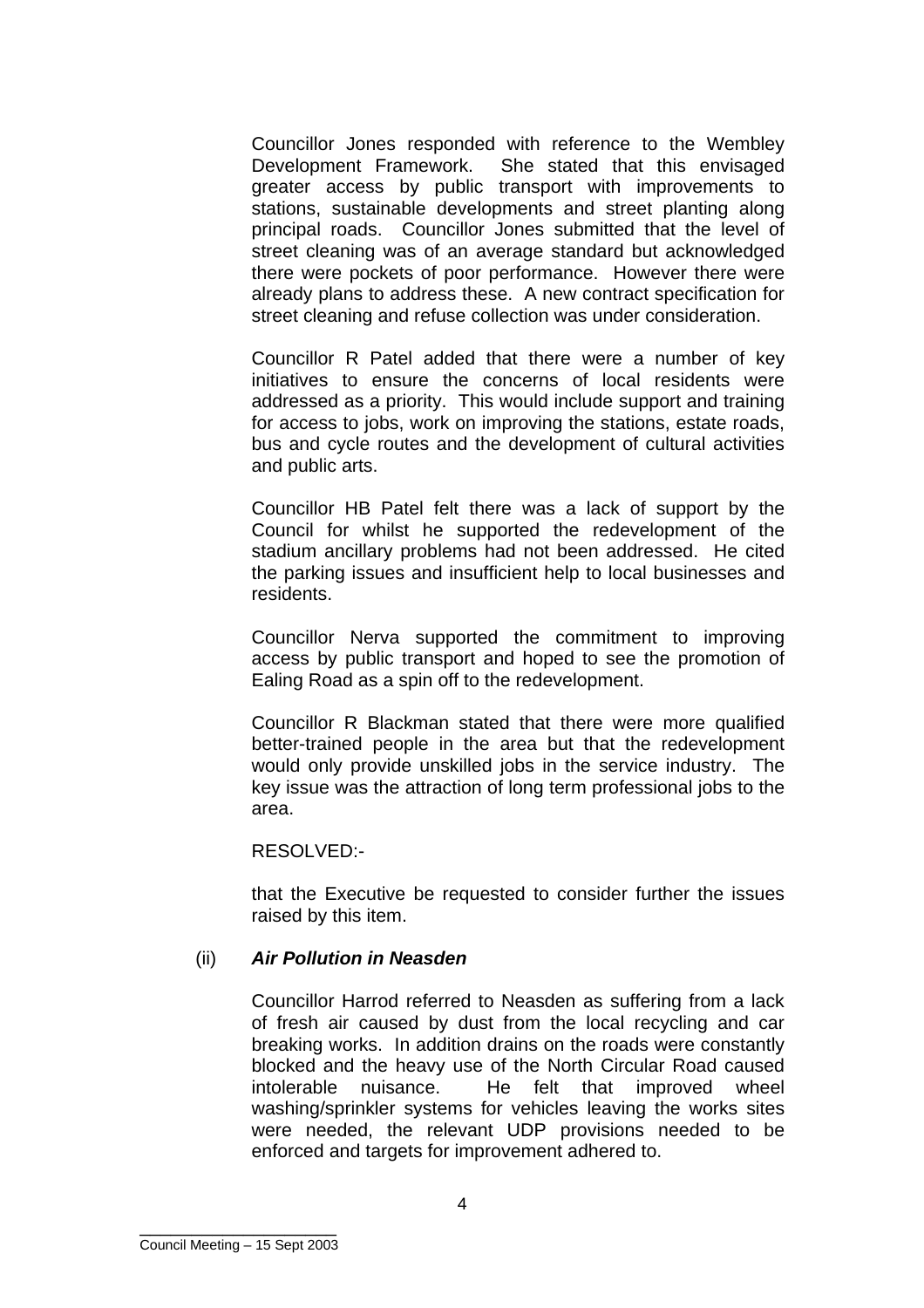Councillor O'Sullivan stated he was pleased that this item had been raised and support the view about the condition of the drains and pavements.

Councillor Lorber referred to the car breaking works being in place for a number of years and that the recycling works were granted permission for use of their site in 1999. He felt concern for the area was belated and asked if there was to be any action to deal with the problems. He added that there was a need to identify what was causing the dust and felt that the Executive should be asked to ensure planning controls were being enforced.

Councillor Steel stated that he had travelled through the area for a number of years and recognised the air pollution that existed. Some of it was due to diesel pollution and he felt there should be more Government funding to ensure lorries not meeting emission controls were dealt with.

Councillor Jones responded by pointing out that there were several different uses on the sites in question and that much of the activity was under the regulation of the Environment Agency. The Council had some powers it could use and these would be kept under review. She undertook to look into the possibility of monitoring the air quality in the area with a view to identifying whether a particular operator was responsible for the pollution.

#### RESOLVED:-

that the Executive be requested to consider the issues raised by this item and the response by Councillor Jones, Lead Member for Environment and Planning.

#### (iii) **Educational Standards in Brent**

Councillor Gladbaum submitted her item by stating that giving opportunities and enhancing life chances for young people could not be over estimated. This extended beyond exam results and required a cultural shift. What she saw as the divisive competition between schools in the past had gone and it was now important to maintain co-operation between schools.

Councillor Kansagra offered his congratulations to everybody involved in the achievement of the excellent exam results within the Borough. He felt that the foundations of these results had been laid in the 1990s. However he felt that the problems over school funding and the proposals to change the exam structure were not good for the future of education. He felt that the teachers should be left to get on with their jobs.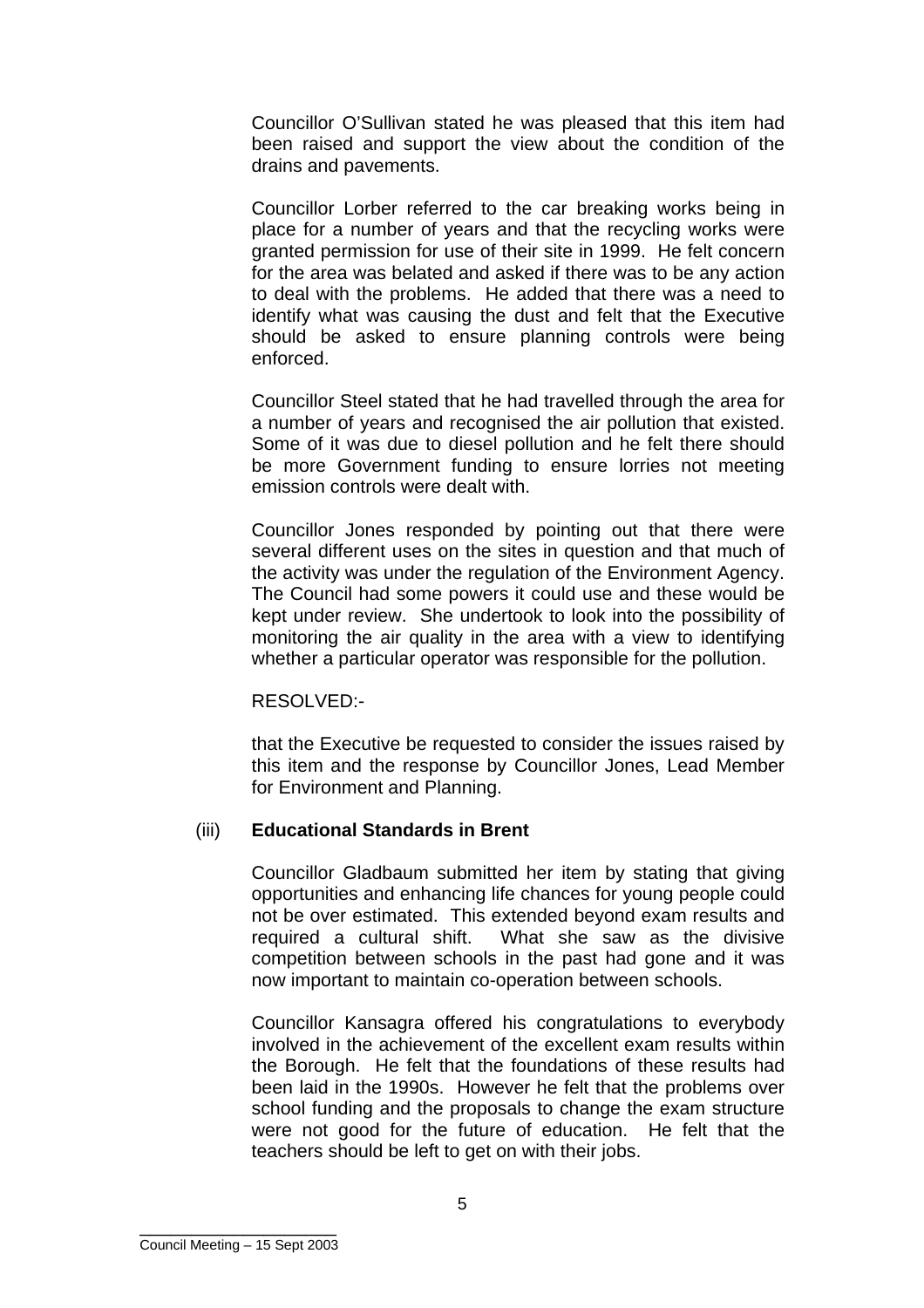Councillor Lorber also welcomed the good exam results and was grateful to the teachers, parents and governors for their work. He submitted that what was needed now was a period of certainty. He expressed the hope that the Government would address the funding issue because schools had used balances and repairs budgets to meet the teachers pay award and teacher vacancies still remained.

Councillor Lyon responded by saying that it was a myth that there had been a school-funding problem in the Borough. He referred to Opposition budget proposals that would have seen some areas of education being cut. He stated that the Council should be proud of the recent exam results, which showed an improvement beyond the average improvement level in England. He informed the Council that there was a lot of activity going into maintaining and improving education standards in the Borough.

### RESOLVED:-

that the Executive be requested to note the views expressed under this item.

### 8. **Procedural Motion**

Councillor Moloney moved a procedural motion which was put to the meeting and declared carried:

RESOLVED:-

- (i) that the Leader be permitted to speak for up to 20 minutes in order to provide a report back to members for information purposes only on those matters which were notified to members the previous Friday by the Leader.
- (ii) that members should be given an opportunity during the general debate to respond to those matters raised by the Leader.

### 9. **Reports from the Executive**

Councillor John reported on matters that had been before the Executive at the meetings on  $21<sup>st</sup>$  July and  $18<sup>th</sup>$  August 2003.

### (i) *Education Matters*

Councillor John added her congratulations to all involved in the achievement of the good exam results. She referred to the opening of the new science and technology block at Wembley High School. Councillor John also reported on her presence at the official launch of the Capital City Academy which was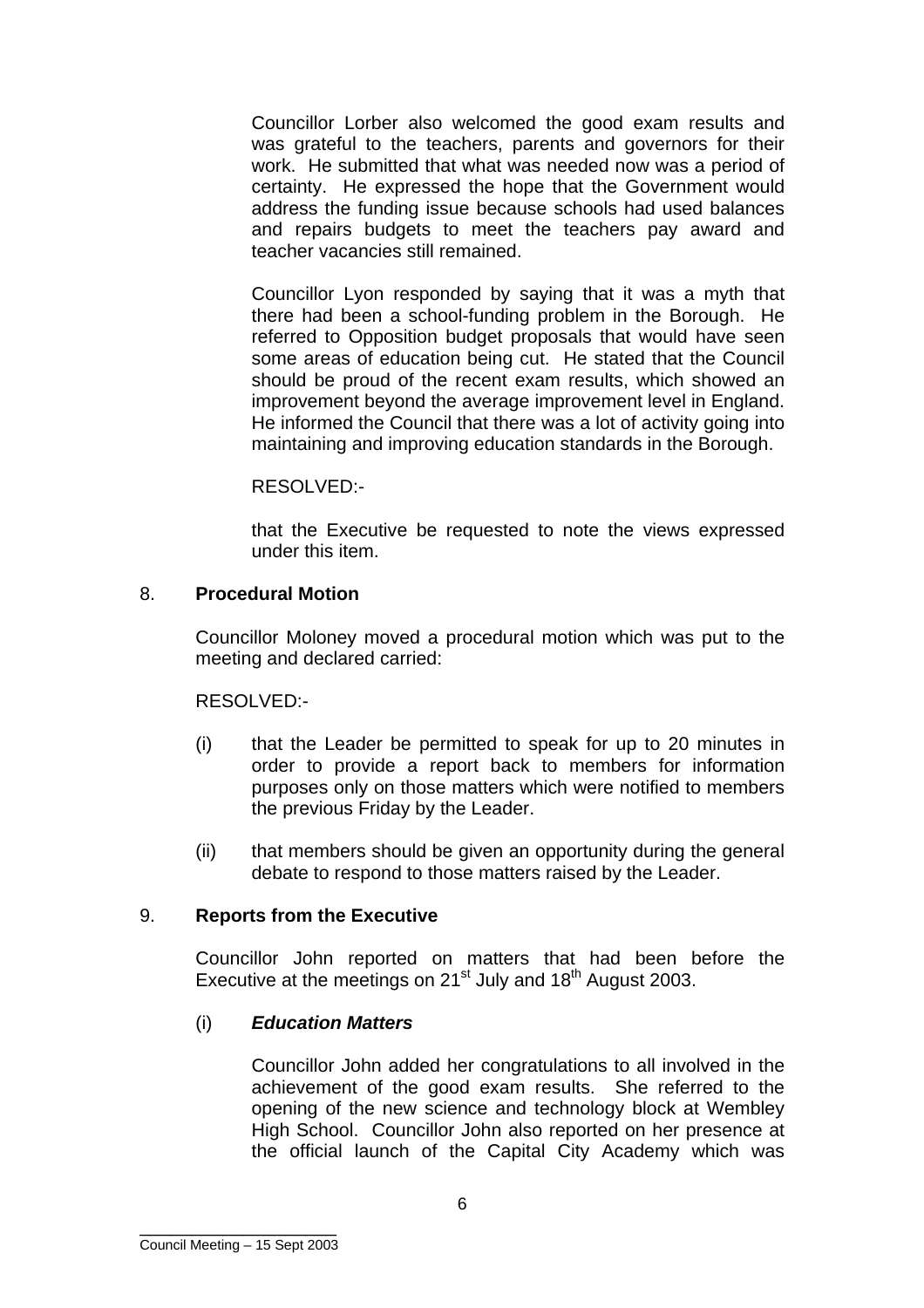proving popular with parents to the extent that it was oversubscribed, and referred to the wonderful facilities at the school.

# (ii) *River Brent Restoration Project – Phase 2*

Councillor John reported on her attendance at the opening of phase one of the River Brent restoration project, which now provided a nice walk along part of the river and had enhanced the surrounding environment.

# (iii) *Festivals Programme*

Councillor John referred to the review of the future management arrangements of the festival programme. She especially mentioned the Diwali Festival, which because of its success required the Council to consider how it would be run in the future to ensure health and safety issues remained at the top of the agenda.

### (iv) **Review of the non-Brent managed youth and community centres**

Councillor John referred to the officer briefing on the review that had facilitated many councillors being involved in the review.

## (v) *Willesden Sports Centre PFI – Selection of Preferred Bidder*

Councillor John reported on the decision of the Executive to appoint a preferred bidder but that the Executive would take the final decision on  $22<sup>nd</sup>$  September when the position on the all weather pitch was known.

### 10. **Report from Chair of Scrutiny Committee**

Councillor Taylor submitted his report and pointed out that it now included the activity of the various sub-committees established by the new scrutiny arrangements. These had all met and had begun to develop ways of working. There had also been progress on the appointment of scrutiny support staff so that soon all the resources the Council had made available to directly support scrutiny would be taken up.

### 11. **General Debate**

Members debated the items included under the report from the Executive.

Other members acknowledged the good exam results and the new facilities at Wembley High School and the Capital City Academy. Some concern was expressed around the static primary school exam

\_\_\_\_\_\_\_\_\_\_\_\_\_\_\_\_\_\_\_ Council Meeting – 15 Sept 2003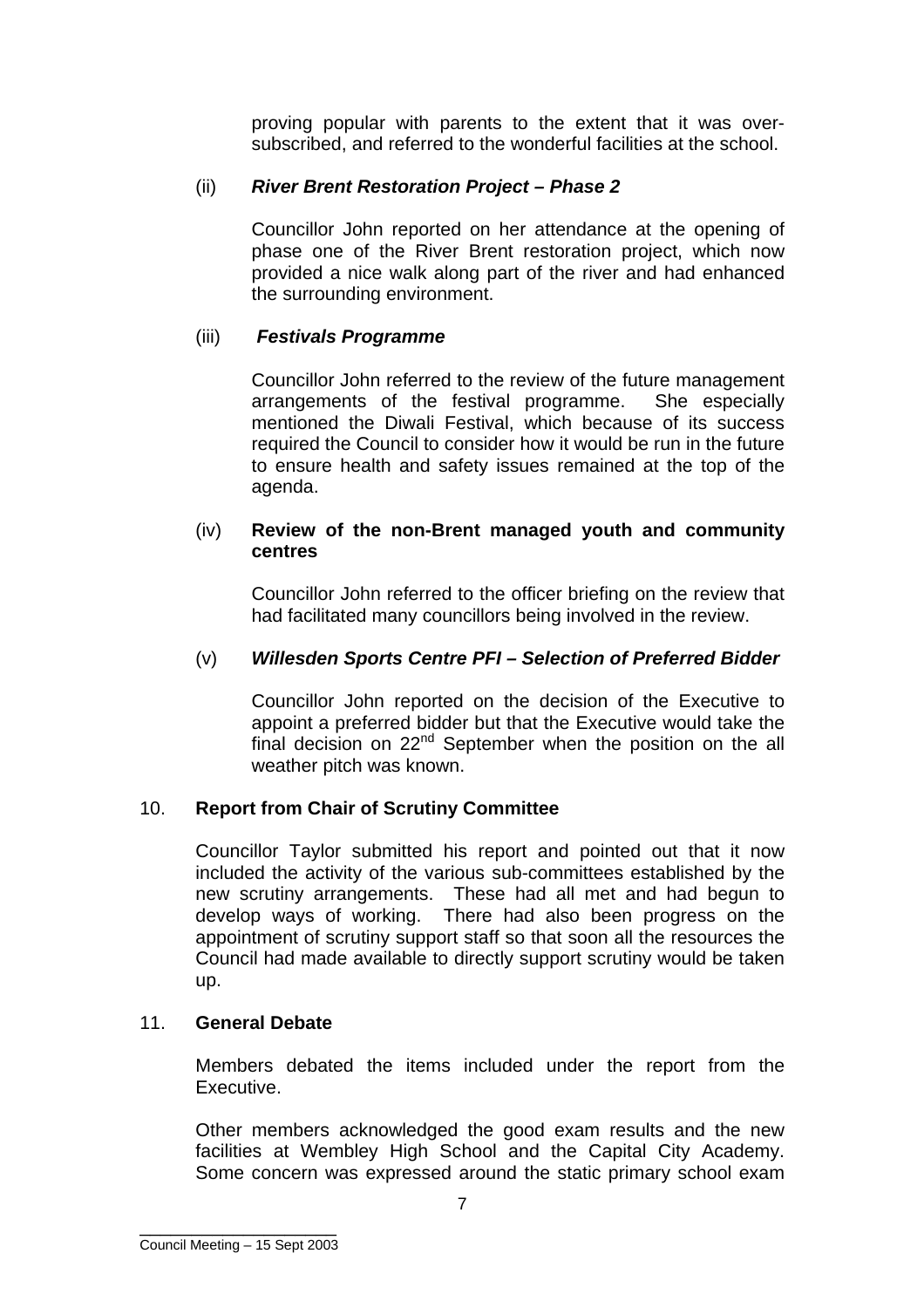performances and what this held for the future. It was also pointed out that Preston Manor High School was heavily oversubscribed and whilst this was a reflection on the success of the school it demonstrated a need for increased capacity for school places. The Executive was congratulated on the conduct of the review of non-Brent-managed youth and community centres which had proved helpful to a number of members. It was hoped this way of working would be developed for the future when considering issues of such wide-ranging interest to members.

A concern was raised about the perceived lack of consultation with the community on what sort of Diwali festival the Council wanted to see happen. It was also suggested that there were more important Hindu festivals to celebrate that the Executive should consider.

Councillor Van Colle raised the specific issue of the flooding of the Wealdstone Brook which he had raised at the Executive when it had considered the River Brent Restoration Project. He stated that he had not received a response to his concerns.

Councillor John responded to the general debate by assuring Councillor Van Colle that she would take up the issue raised by him. She did not accept the proposition that the Executive should consider supporting other festivals and felt this matter had been raised out of context. The Council was already engaged in discussions with the voluntary community and had recently published a document called 'from patronage to partnership'.

### 12. **Motions Selected by Leaders of the Opposition Groups**

#### (i) *Violent Crime in Brent*

Councillor Blackman introduced his motion by firstly conveying his shock over the recent shooting incident in Kensal Green and passed on his condolences to the victims' family. He stated that as detailed in his motion many crimes were on the increase and clear up rates were low. He wanted to see an extra 300 police on the streets of Brent and referred to the number of inexperienced police deployed across the borough. He felt that in the multi-cultural community that comprised Brent there was a greater need for experienced policing.

In debating the motion it was submitted by some members that crime reduction targets were not being met and that violent crime was on the increase. Reference was made to an article by a reporter based on his experiences of living on the Stonebridge Estate. It was felt by some members that tougher action was needed against those caught committing crime. It was submitted that people's perception of crime was based on their experiences. The point was made that it was not down to the police that the number of burglaries was down but due to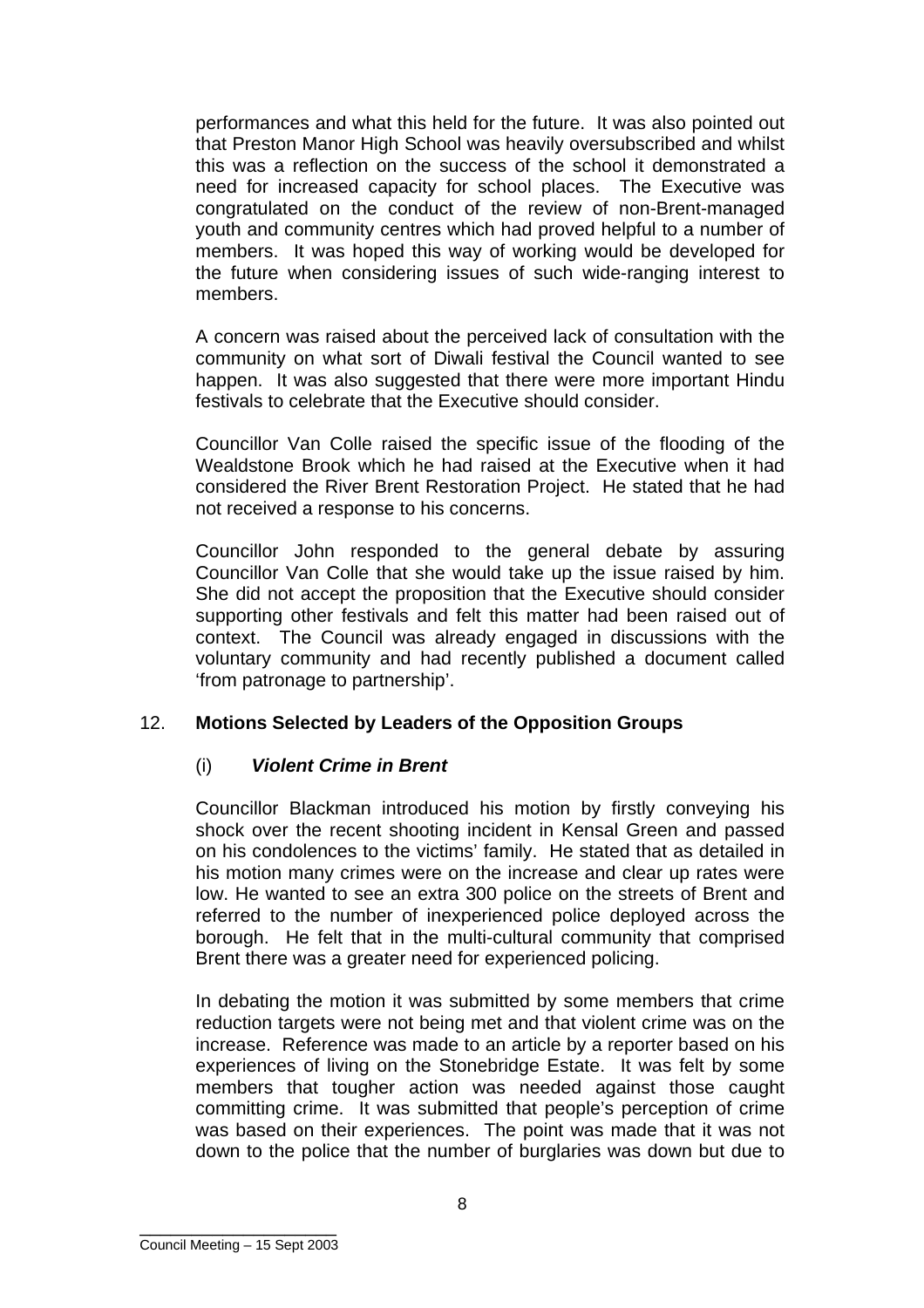people taking action to install greater security measures at their premises.

Other members submitted that one reason for the increase in crime figures was the increase in the reporting of crime. It was felt to be over simplistic to call for more police numbers. Extra police had already been recruited and it was a matter of how they were deployed. Local campaigns and local meetings were also needed to energise communities to help prevent and combat crime. Reference was made to a large police operation that took place in the borough under Operation Trident. This was particularly successful because it had the support of the local community. It was felt that there should be more faith in the police demonstrated. There was activity taking place on the Stonebridge Estate with residents and the police working together to give out a message to criminals that they were not welcome in Brent.

Councillor Beswick (Lead Member for Community Safety) responded to the debate by submitting that action was being taken to deal with crime. He pointed to the increase in public spending that would be required in order to recruit the number of extra police being suggested and queried how this would fit with Conservative proposals to cut public spending. He accepted that some forms of crime were on the increase but pointed out that others were in decline. The key was that action was being taken to deal with the issue.

The Council then voted on the motion in the name of Councillor Blackman which was put to the vote and declared LOST.

### (ii) *Street Cleansing*

Councillor Lorber introduced his motion by stating that services to local residents dealing with the removal of rubbish and graffiti and with antisocial behaviour were abysmal and that it was time that resources were directed towards improving them. He had timed his motion so that the issues raised could be given proper consideration and resources identified during the budget making exercise for next year.

In debating the motion it was submitted that local residents were fed up with dirty streets and it was time to take action against the contractor. It was recognised that it was the actions of people that led to much of the dirt in the streets and it was felt that young people needed to be taught to be more responsible as the grew up.

Councillor Jones, Lead Member for Environment and Planning, responded to the debate by pointing to the performance digest regularly produced by the Environment Service which showed a culture of improvements taking place. She accepted there was still a way to go but pointed out that the Council could not instruct the contractor to employ more staff. Nevertheless the Council did fine the contractor for

\_\_\_\_\_\_\_\_\_\_\_\_\_\_\_\_\_\_\_ Council Meeting – 15 Sept 2003